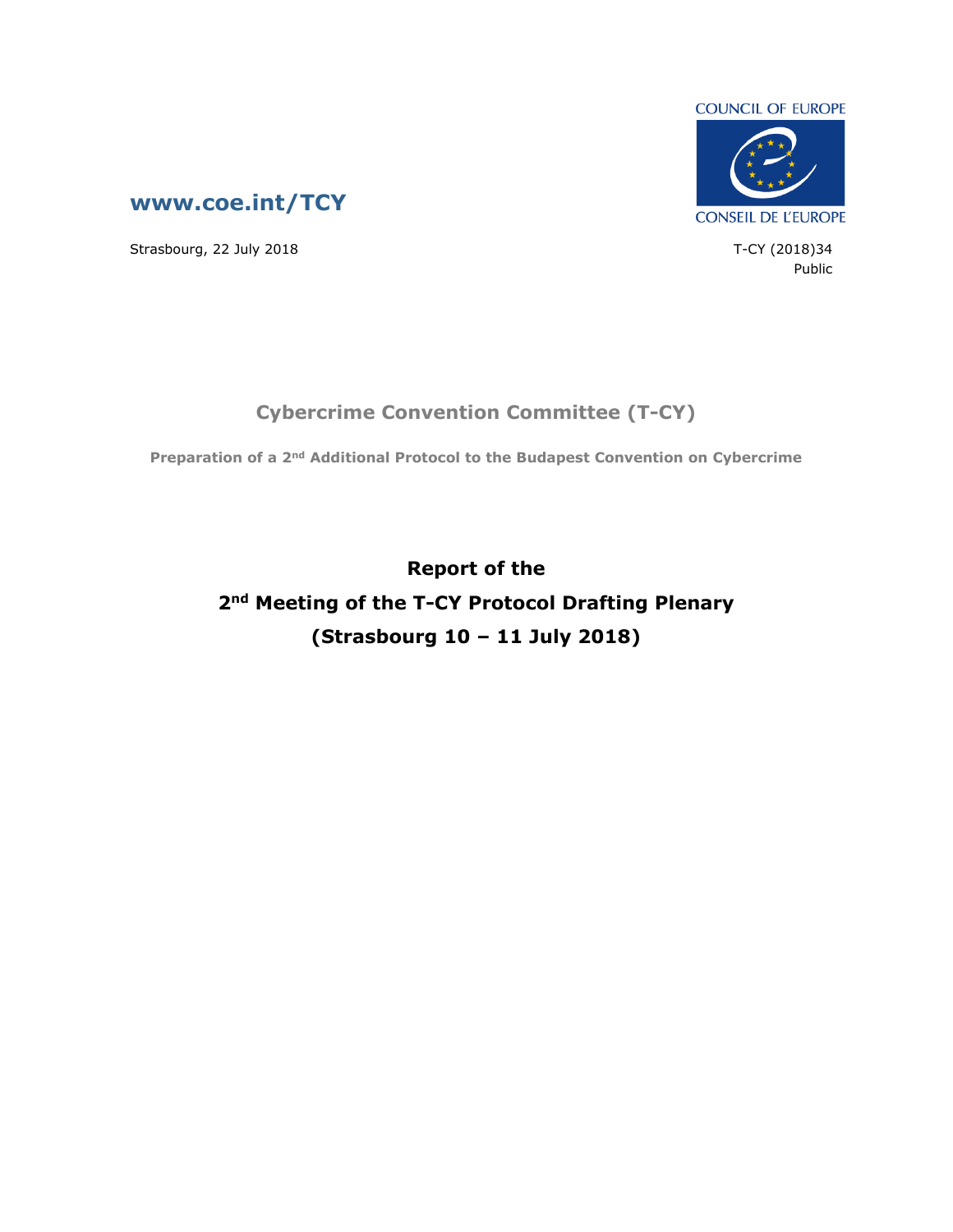The 2<sup>nd</sup> meeting of the T-CY Protocol Drafting Plenary (PDP) was held at the Council of Europe in Strasbourg on 10 and 11 July 2018 and chaired by Erik Planken (Netherlands).

Some 160 representatives of 66 Parties and Observer States as well as of international organisations and Council of Europe committees participated.

The PD Plenary,

- Took note of relevant national and international developments, including court decisions and procedural rules, related to subscriber information;
- Took note of the US CLOUD Act and the proposed EU Regulation and Directive on eevidence and underlined the need to ensure consistency between these texts and the 2<sup>nd</sup> Additional Protocol to the Budapest Convention;
- Provisionally adopted the text and explanatory report on "languages of requests";
- Provisionally adopted the text and explanatory report on "emergency mutual assistance";
- Agreed to make the draft provisions on "languages of request" and "emergency mutual assistance" public for comments to be submitted by mid-September 2018 on the understanding that these are preliminary versions which may, as the protocol develops, change considerably;
- Discussed revised drafts of the provision on video conferencing;
- Exchanged views on:
	- direct cooperation with providers;
	- international production orders;
	- endorsement model;
	- extending searches/access based on credentials;
- Agreed to hold further consultations with industry, data protection and civil society organisations in the afternoon of Monday, 26 November 2018, that is, prior to T-CY 20 and the  $3<sup>rd</sup>$  meeting of the PDP, and invite the PDG to prepare and adopt a plan for further consultations at its meeting in September 2018;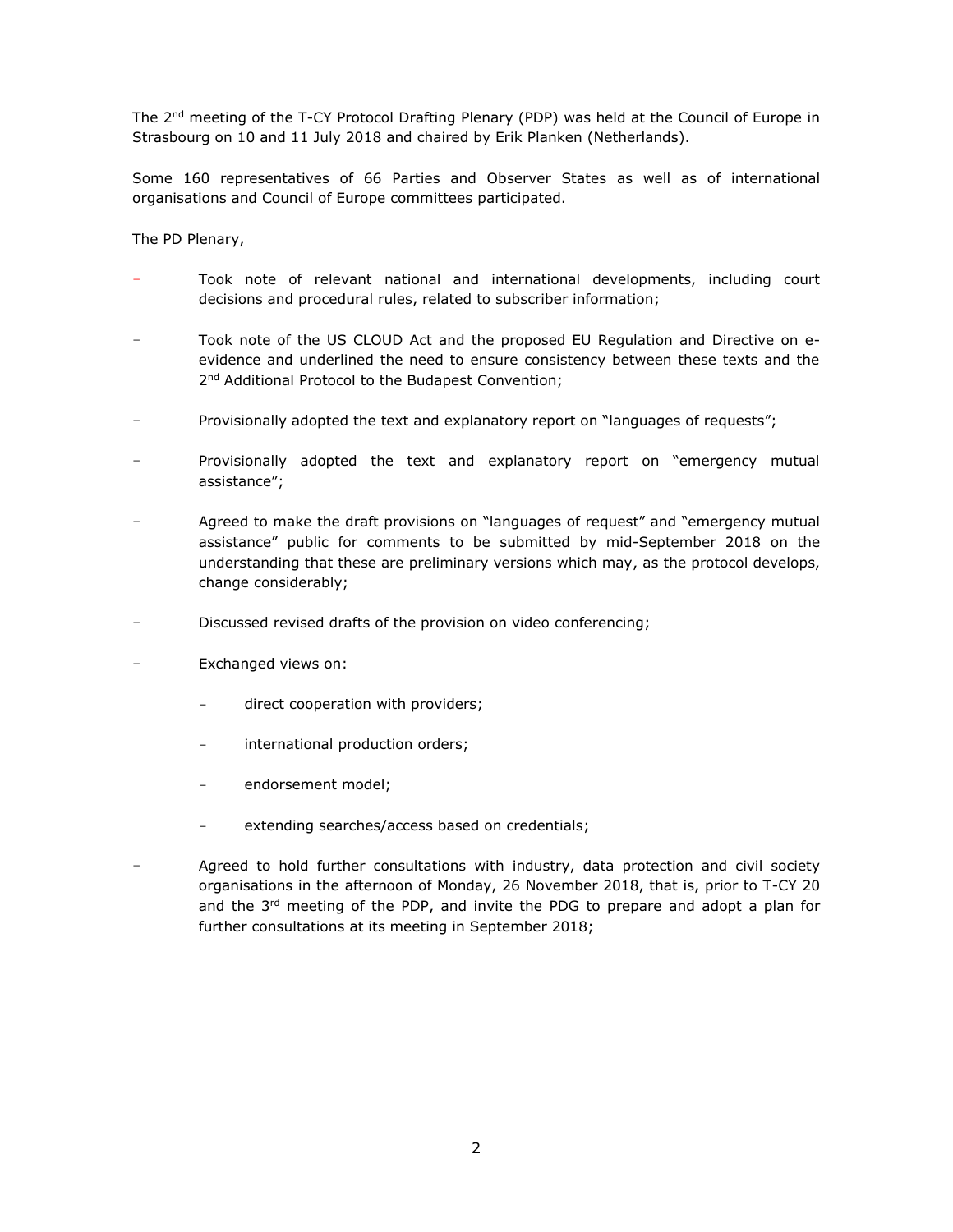# **Appendix 1: Agenda**

#### **2nd Meeting of the Protocol Drafting Plenary\***

#### **(Tuesday, 10 July, 9h00 – Wednesday, 11 July, 12h30)**

1. Outcome of the 2<sup>nd</sup> and 3<sup>rd</sup> meeting of the Protocol Drafting Group (PDG)

PDP members are invited to discuss the Summary Report of the  $2^{nd}$  (1-2 February 2018) and 3<sup>rd</sup> meeting (11-13 May) of the PDG.

2. Relevant international developments

PDG members are invited to a brief exchange of views on:

- European Court of Human Rights: [Benedikt v.](http://hudoc.echr.coe.int/eng?i=001-182455) [Slovenia;](http://hudoc.echr.coe.int/eng?i=001-182455)
- [US CLOUD Act;](https://www.congress.gov/115/bills/hr4943/BILLS-115hr4943ih.pdf)
- EU e-evidence proposal[s](https://eur-lex.europa.eu/legal-content/EN/TXT/PDF/?uri=CELEX:52018SC0119&from=EN)
- 3. "Language of requests"

PDP members are invited to consider the draft text of this provision and elements of the Explanatory Report in view of preliminary adoption. (Note: documents to be circulated by 20 June 2018.)

4. "Emergency mutual assistance"

PDP members are invited to consider the draft text of this provision and elements of the Explanatory Report in view of preliminary adoption. (Note: documents to be circulated by 20 June 2018.)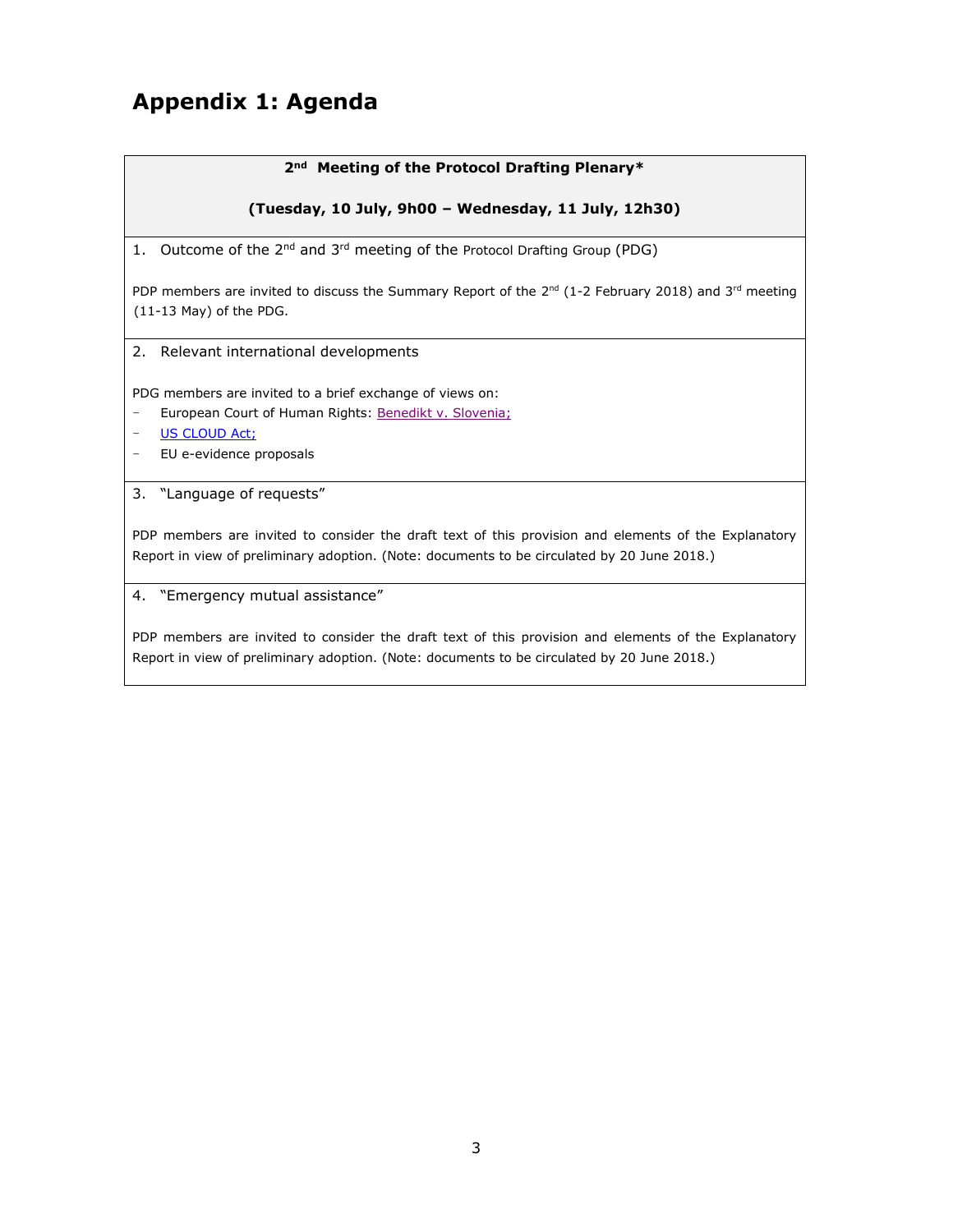# **Appendix 2: List of participants**

## **Bureau members**

| <b>COUNTRY</b>                      | <b>NAME</b>                            | <b>INSTITUTION</b>                                                                                   |
|-------------------------------------|----------------------------------------|------------------------------------------------------------------------------------------------------|
| <b>NETHERLANDS</b>                  | Erik PLANKEN<br>(T-CY Chair)           | Senior Policy Advisor Cybercrime<br>Law Enforcement Department<br>Ministry of Justice                |
| <b>ROMANIA</b><br>(T-CY Vice-chair) | Cristina SCHULMAN<br>(T-CY Vice-chair) | Legal adviser<br>Department for International Law and Judicial<br>Cooperation<br>Ministry of Justice |
| <b>CANADA</b>                       | Gareth SANSOM                          | Director<br>Technology and Analysis<br>Criminal Law Policy Section<br>Department of Justice Canada   |
| DOMINICAN REPUBLIC                  | Claudio PEGUERO                        | Advisor to the chief of Police in ICT National<br>Police                                             |
| <b>ESTONIA</b>                      | Markko KÜNNAPU                         | Adviser on EU Affairs<br>Ministry of Justice                                                         |
| <b>MAURITIUS</b>                    | Karuna Devi GUNESH-<br><b>BALAGHEE</b> | Assistant Solicitor General                                                                          |
| <b>NORWAY</b>                       | Eirik TRØNNES HANSEN                   | Prosecutor<br>Kripos                                                                                 |
| <b>PORTUGAL</b>                     | Pedro VERDELHO                         | <b>Public Prosecutor</b><br>General Prosecutor's Office of Lisbon                                    |
| <b>SRI LANKA</b>                    | Jayantha FERNANDO                      | Director<br><b>ICTA</b>                                                                              |
| SWITZERLAND                         | Andrea CANDRIAN                        | Stv. Chef<br>High Tech Crime and Counter Terrorism Unit<br>Federal Office of Justice                 |
| <b>UKRAINE</b>                      | Oleksii TKACHENKO                      | International Relations officer<br><b>Cyber Department SBU</b>                                       |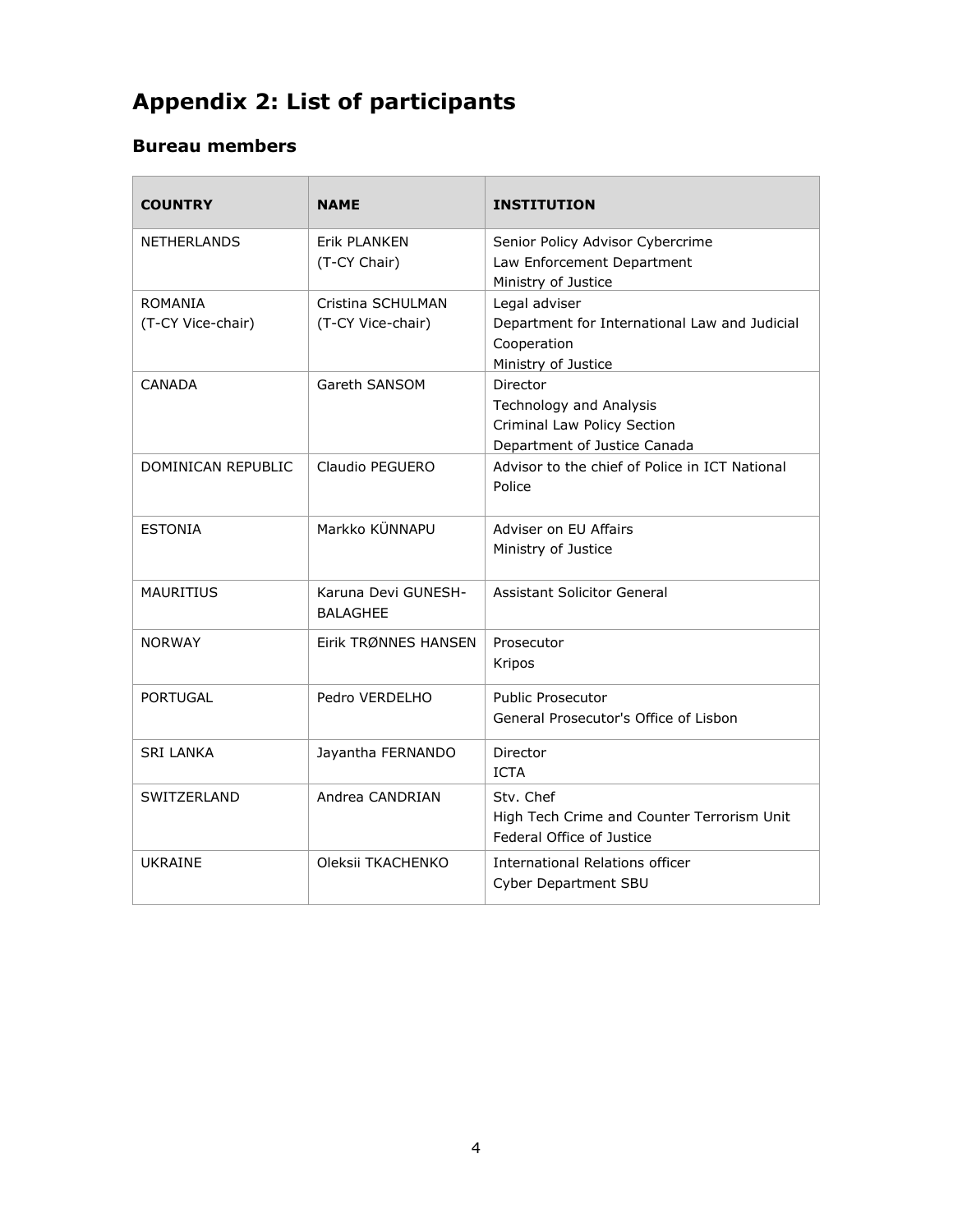## **Parties**

| <b>COUNTRY</b>   | <b>NAME</b>                                       | <b>INSTITUTION</b>                                                                                                                     |
|------------------|---------------------------------------------------|----------------------------------------------------------------------------------------------------------------------------------------|
| ALBANIA          | Armand GURAKUQI                                   | Prosecutor<br>District Prosecution Office of Tirana                                                                                    |
| <b>ALBANIA</b>   | Hergis JICA                                       | <b>Chief Commissar</b><br>Cybercrime Unit<br>Albanian State Police                                                                     |
| ALBANIA          | Diana Stillo SILA                                 | Head of Unit<br>Department of Foreign Jurisdiction Relations<br>Ministry of Justice                                                    |
| ANDORRA          | Maria<br>Angels<br><b>MORENO AGUIRRE</b>          | Juge<br>Instruction criminelle spécialisée sur la criminalité<br>socioéconomique et le crime organisé<br>Batllia d'Andorra             |
| <b>ARGENTINA</b> | Marcos SALT                                       | Member<br>Advisory Committee Against Computer-Related<br>Crimes                                                                        |
| ARMENIA          | Robert<br>ADILKHANYAN                             | General Investigative Department of Special<br><b>Important Cases</b><br>Investigative Committee                                       |
| ARMENIA          | Arsen ELOYAN                                      | Senior Officer<br>Police Senior Lieutenant<br>Hi-Tech Crime Department<br>Police of the Republic of Armenia                            |
| ARMENIA          | Hayk MKRTCHYAN                                    | Deputy head of Division on Combating High-Tech<br>Crimes<br>Police of the Republic of Armenia                                          |
| <b>AUSTRALIA</b> | <b>DALEY</b><br><b>Briony</b><br><b>WHITWORTH</b> | Senior Legal Officer A/g<br>National Security Policy Branch<br>Department of Home Affairs                                              |
| <b>AUSTRALIA</b> | Andrew WARNES                                     | <b>Assistant Secretary</b><br>National Security Policy Branch<br>Attorney-General's Department                                         |
| AUSTRALIA        | Nathan WHITEMAN                                   | A/g Senior Legal Officer<br><b>International Law Enforcement Cooperation</b><br>Australian Government<br>Attorney-General's Department |
| AUSTRIA          | Judith HESTER                                     | Referentin in der Sektion IV<br>Federal Ministry of Justice                                                                            |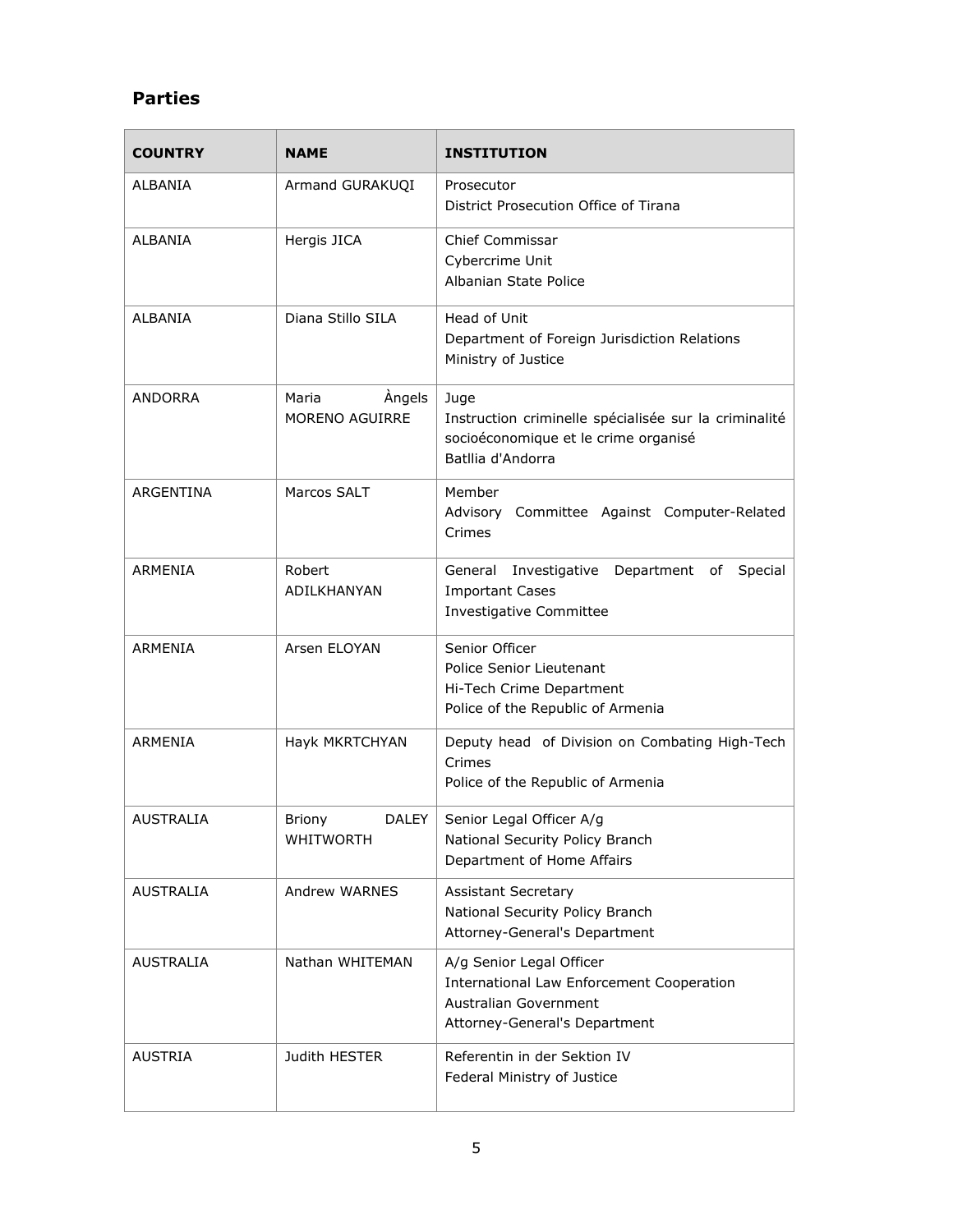| AZERBAIJAN                                 | Rail BAYRAMLI                        | Cyber Crime Investigator<br>State Security Service of Azerbaijan Republic                                                                                                                                           |
|--------------------------------------------|--------------------------------------|---------------------------------------------------------------------------------------------------------------------------------------------------------------------------------------------------------------------|
| AZERBAIJAN                                 | Kenan HAJIYEV                        | Investigator, Cybercrime Unit<br>Ministry of Internal Affairs                                                                                                                                                       |
| AZERBAIJAN                                 | Shahin SHAHYAROV                     | Second Secretary<br>Ministry of Foreign Affairs                                                                                                                                                                     |
| <b>BELGIUM</b>                             | Frederik<br><b>DECRUYENAERE</b>      | Attaché au Service des Infractions et Procédures<br>Particulières<br>Service Public Fédéral Justice                                                                                                                 |
| <b>BOSNIA</b><br>AND<br><b>HERZEGOVINA</b> | Nedžad DILBEROVIĆ                    | 24/7 Point of Contact for Cybercrime<br>for<br>International<br>Police<br>Sector<br>Operational<br>Cooperation<br><b>NCB Interpol</b><br>Directorate for Coordination of Police Bodies of<br>Bosnia and Herzegovina |
| <b>BOSNIA</b><br><b>AND</b><br>HERZEGOVINA | Aleksandar JOVIČIĆ                   | Expert Advisor - Administrator<br>State Investigation and Protection Agency<br>Ministry of Security of Bosnia and Herzegovina                                                                                       |
| <b>BULGARIA</b>                            | Mihail DRAGODANOV                    | Chief Inspector, Head of Sector<br><b>Cyber Crime Department</b><br>General Directorate<br>Combating Organized Crime<br>Ministry of Interior                                                                        |
| <b>CABO VERDE</b>                          | Humberto<br>Jorge<br>ANDRADE         | Inspector<br>Judiciary Police of Cabo Verde                                                                                                                                                                         |
| <b>CABO VERDE</b>                          | Franklin<br>Afonso<br><b>FURTADO</b> | Deputy Public Prosecutor<br>General Prosecutor's Office                                                                                                                                                             |
| <b>CABO VERDE</b>                          | Dilvia LOPES                         | Prosecutor<br>Public Ministry of Cabo Verde                                                                                                                                                                         |
| CANADA                                     | Annemieke<br><b>HOLTHUIS</b>         | Counsel, Criminal Law Policy Section<br>Policy Sector, Justice Canada                                                                                                                                               |
| CANADA                                     | Gareth SANSOM                        | Director<br>Technology and Analysis,<br>Criminal Law Policy Section<br>Department of Justice                                                                                                                        |
| <b>CANADA</b>                              | Paul WILLIAMS                        | Senior Policy Advisor<br>Global Affairs Canada                                                                                                                                                                      |
| CANADA                                     | Robert YOUNG                         | Legal Counsel (Cyber)<br>Criminal, Security and Diplomatic Law Division<br>Global Affairs Canada                                                                                                                    |
| <b>CHILE</b>                               | Camila<br><b>BOSCH</b><br>CARTAGENA  | Lawyer<br>Cybercrime Unit (Ulddeco)<br>Public Prosecution Office of Chile                                                                                                                                           |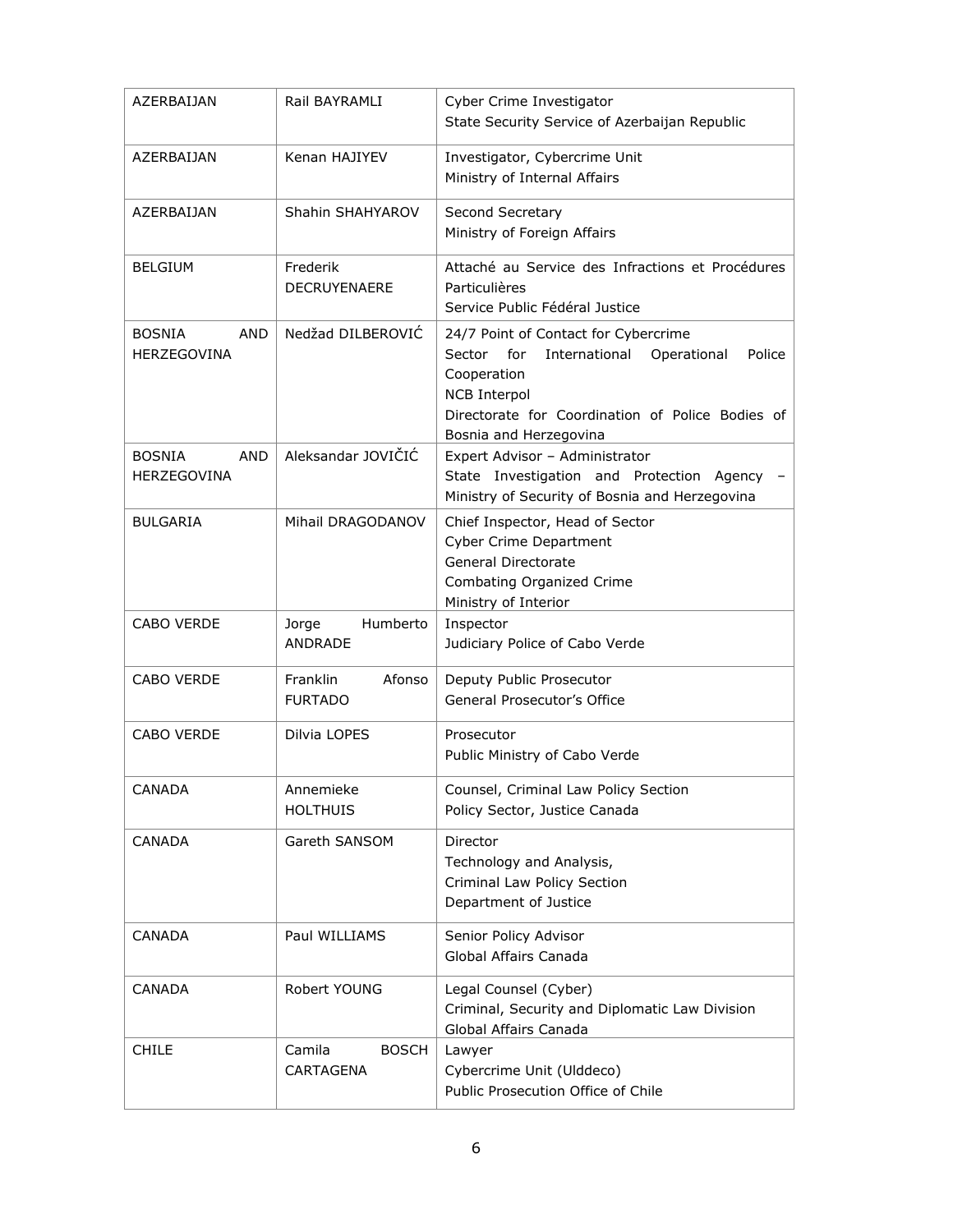| <b>CHILE</b>          | Mauricio FERNANDEZ       | Chief of the Cybercime Unit<br>Public Prosecution Office of Chile |
|-----------------------|--------------------------|-------------------------------------------------------------------|
| <b>CHILE</b>          | Alejandro<br>Daniel      | Second Secretary                                                  |
|                       | MORA MUÑOZ               | <b>International Security Directorate</b>                         |
|                       |                          | Ministry of Foreign Affairs                                       |
| <b>COSTA RICA</b>     | Juan Carlos CUBILLO      | Sub Jefe                                                          |
|                       | MIRANDA                  | Fiscalia General de la Republica                                  |
|                       |                          |                                                                   |
| <b>COSTA RICA</b>     | María<br><b>VILLALTA</b> | <b>Fiscal Coordinadora</b>                                        |
|                       | <b>HIDALGO</b>           | Ministerio Público de Costa Rica                                  |
| <b>COSTA RICA</b>     | ZUÑIGA<br>Henry          | <b>Fiscal Auxiliar</b>                                            |
|                       | <b>CARMONA</b>           | Ministerio Público de Costa Rica                                  |
|                       |                          |                                                                   |
| <b>CROATIA</b>        | Ivan GLAVIĆ              | Deputy County State Attorney                                      |
|                       |                          | County State Attorney's Office in Zagreb                          |
| <b>CZECH REPUBLIC</b> | Jakub PASTUSZEK          | Head of International Criminal Law Unit                           |
|                       |                          | Ministry of Justice                                               |
| <b>DENMARK</b>        | Daniel<br><b>BERING</b>  | Prosecutor                                                        |
|                       | <b>SOLTEN</b>            | Office of the Director of Public Prosecutions                     |
|                       |                          |                                                                   |
| <b>DENMARK</b>        | Martin<br>Bank           | <b>Head of Section</b>                                            |
|                       | <b>NUTZHORN JENSEN</b>   | Danish Ministry of Justice                                        |
|                       |                          | Ministry of Justice                                               |
| <b>DOMINICAN</b>      | Carlos LEONARDO          | 24/7 CP / Investigator @DICAT,                                    |
| <b>REPUBLIC</b>       |                          | National Police of the Dominican Republic                         |
|                       |                          |                                                                   |
| DOMINICAN             | Cesar MOLINE             | Cybersecurity and Digital Signature Director                      |
| <b>REPUBLIC</b>       |                          |                                                                   |
|                       |                          |                                                                   |
| DOMINICAN             | Claudio PEGUERO          | Advisor to the Director General of Police in Cyber                |
| <b>REPUBLIC</b>       |                          | Matters<br><b>National Police</b>                                 |
|                       |                          |                                                                   |
| DOMINICAN             | Leyda<br>Margarita       | Jueza 1era sustituta del Tribunal Constitucional                  |
| REPUBLIC              | PIÑA MEDRANO             | Constitutional Court of the Dominican Republic                    |
| <b>ESTONIA</b>        | Markko KÜNNAPU           | Adviser on EU Affairs                                             |
|                       |                          | Ministry of Justice                                               |
|                       |                          |                                                                   |
| <b>FINLAND</b>        | Jouko HUHTAMÄKI          | <b>Ministerial Adviser</b>                                        |
|                       |                          | Police department                                                 |
|                       |                          | Ministry of the Interior                                          |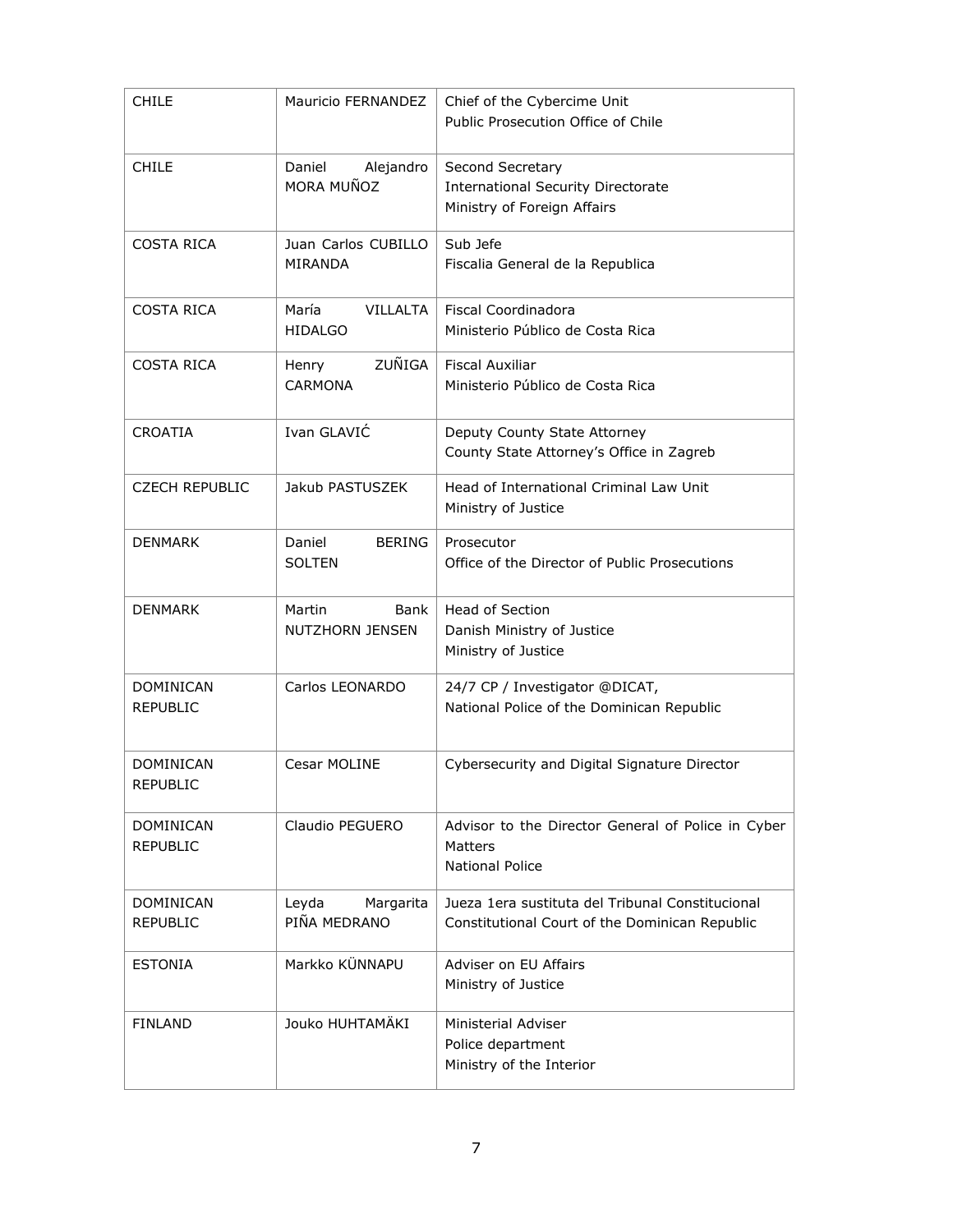| <b>FINLAND</b> | Janne KANERVA                       | Counsellor of Legislation Legislative Affairs<br>Ministry of Justice                                                                                                        |
|----------------|-------------------------------------|-----------------------------------------------------------------------------------------------------------------------------------------------------------------------------|
| <b>FRANCE</b>  | Vanessa EL KHOURY-<br>MOAL          | Magistrate at the European and International<br>Criminal Bargaining Office<br>Criminal Matters and Pardons Directorate<br>Ministry of Justice                               |
| <b>FRANCE</b>  | <b>Emmanuel KESSLER</b>             | L'Office Central de Lutte contre la Criminalité liée<br>aux Technologies de l'Information et de la<br>Communication<br>Ministère de l'Intérieur                             |
| <b>FRANCE</b>  | Stéphanie PETITBON                  | Directorate of Strategic Affairs<br>Security and Disarmament<br>Sub-Directorate for Combating Terrorism<br>and<br>Organized Crime<br>Ministry of Europe and Foreign Affairs |
| <b>GEORGIA</b> | Nikoloz<br>CHINKORASHVILI           | Head of the Unit of European Integration and<br>Cooperation with International Organisations,<br>Office of the Chief Prosecutor<br>Ministry of Justice of Georgia           |
| <b>GEORGIA</b> | Aram PANYAN                         | Detective of the Cybercrime division of the Central<br>Criminal Police Department,<br>Ministry of Internal Affairs                                                          |
| GERMANY        | Susanne MÜNCH                       | RB <sub>3</sub><br>Federal<br>Ministry of Justice<br>and<br>Consumer<br>Protection                                                                                          |
| <b>GERMANY</b> | Susanne FRATZKY                     | Prosecutor / Legal Officer<br>Federal<br>Ministry<br>of Justice<br>Consumer<br>and<br>Protection                                                                            |
| <b>HUNGARY</b> | János IVÁNYI                        | Legal Expert<br>Department of European Cooperation<br>Ministry of Interior                                                                                                  |
| ICELAND        | Inga<br>Thorey<br>OSKARSDOTTIR      | Legal advisor at the Department of Public Security<br>and Criminal Justice<br>Ministry of Justice                                                                           |
| <b>ISRAEL</b>  | Elad (Bili) BLIBAUM                 | Head, Cyber Fusion Center<br><b>Israel National Police</b>                                                                                                                  |
| <b>ISRAEL</b>  | Naomi<br>ELIMELECH<br><b>SHAMRA</b> | Director<br><b>Treaties Department</b><br>Office of the Legal Advisor<br>Ministry of Foreign Affairs                                                                        |
| <b>ISRAEL</b>  | Haim WISMONSKY                      | Director, Cybercrime Department<br>Israeli State Attorney's Office                                                                                                          |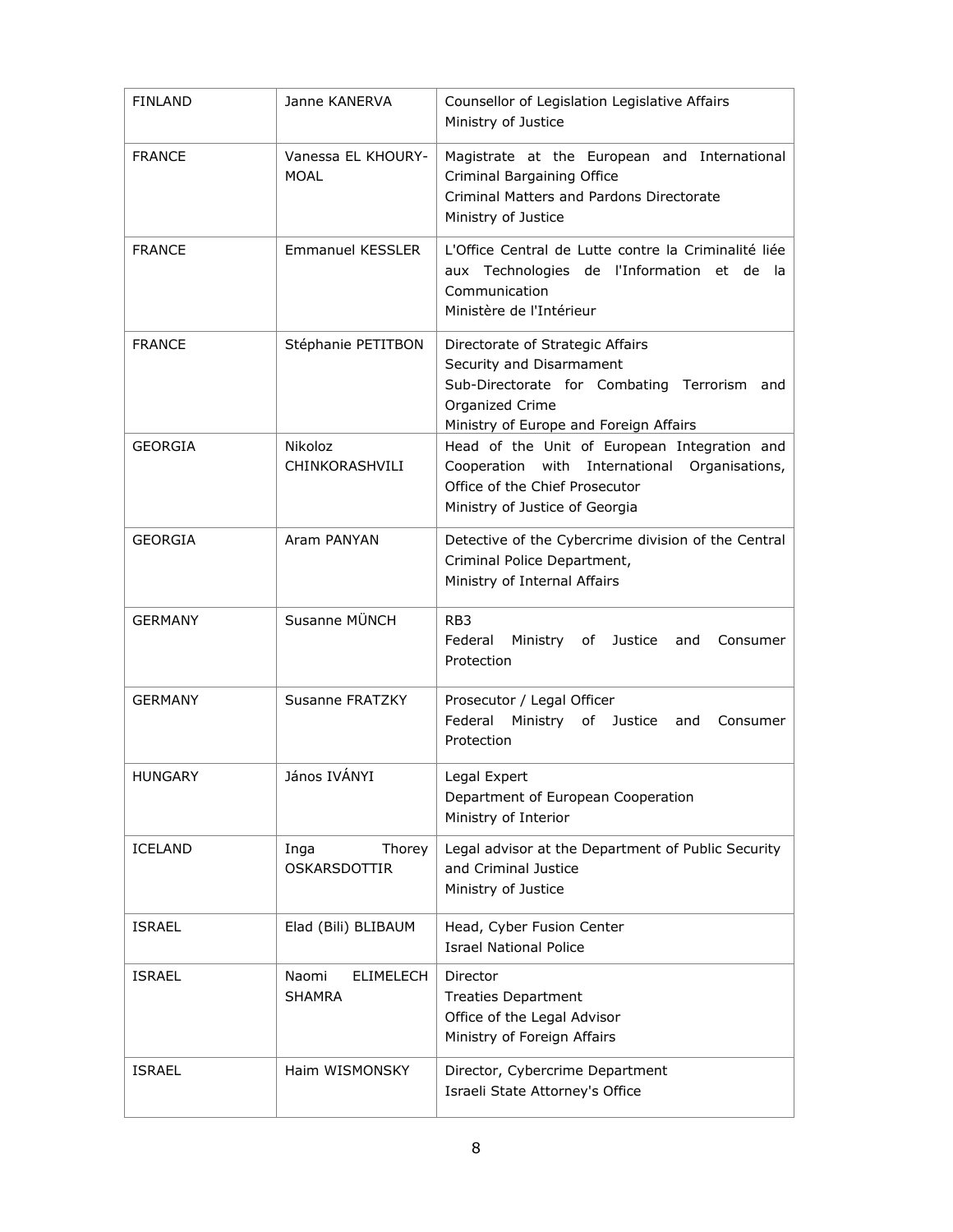| <b>ITALY</b>         | Francesco CAJANI                  | High Tech Crime Unit,<br>Deputy Public Prosecutor<br>Court of Law in Milan                                                                   |
|----------------------|-----------------------------------|----------------------------------------------------------------------------------------------------------------------------------------------|
| JAPAN                | Hidetoshi AZECHI                  | Attorney, Treaties Division, International Legal<br>Affairs Bureau<br>Ministry of Foreign Affairs                                            |
| <b>JAPAN</b>         | Shoko FUJIWARA                    | Section chief, General Affairs Division<br><b>Commissioner General's Secretariat</b><br>National Police Agency                               |
| <b>JAPAN</b>         | Kosuke YUKI                       | Consul<br>Consulate General of Japan in Strasbourg                                                                                           |
| <b>JAPAN</b>         | Kazutaka MAEDA                    | Attorney, Criminal Affairs Bureau<br>Ministry of Justice                                                                                     |
| JAPAN                | Kazuki OGAWA                      | Attorney<br>International Safety and Security Cooperation<br><b>Division</b><br>Foreign Policy Bureau<br>Ministry of Foreign Affairs         |
| <b>JAPAN</b>         | Yukiko TAHIRA                     | Assistant Director, General Affairs Division<br>Commissioner General's Secretariat,<br>National Police Agency                                |
| <b>JAPAN</b>         | Naoki WATANABE                    | Senior Attorney<br>Criminal Affairs Bureau<br>Ministry of Justice                                                                            |
| LATVIA               | Aleksandra TUKISA                 | Head of 1st Unit<br>Central Criminal Police Department<br><b>International Cooperation Bureau</b>                                            |
| <b>LIECHTENSTEIN</b> | <b>Dominic SPRENGER</b>           | Division for Security and Human Rights<br>Office for Foreign Affairs<br>Principality of Liechtenstein                                        |
| LUXEMBOURG           | Cindy COUTINHO                    | Attachée<br>Direction des affaires pénales et judiciaires<br>Ministère de la Justice                                                         |
| <b>MAURITIUS</b>     | Karuna<br>Devi<br>GUNESH-BALAGHEE | Parliamentary Counsel                                                                                                                        |
| <b>MAURITIUS</b>     | Sandeepsingh<br><b>RAMBURN</b>    | Assistant Superintendent of Police<br>Mauritius Police Force                                                                                 |
| <b>MOLDOVA</b>       | Alexandr FITI                     | Chief of Information Security Section, Centre for<br>Combating Cybercrime, General Inspectorate of<br>Police<br>Ministry of Internal Affairs |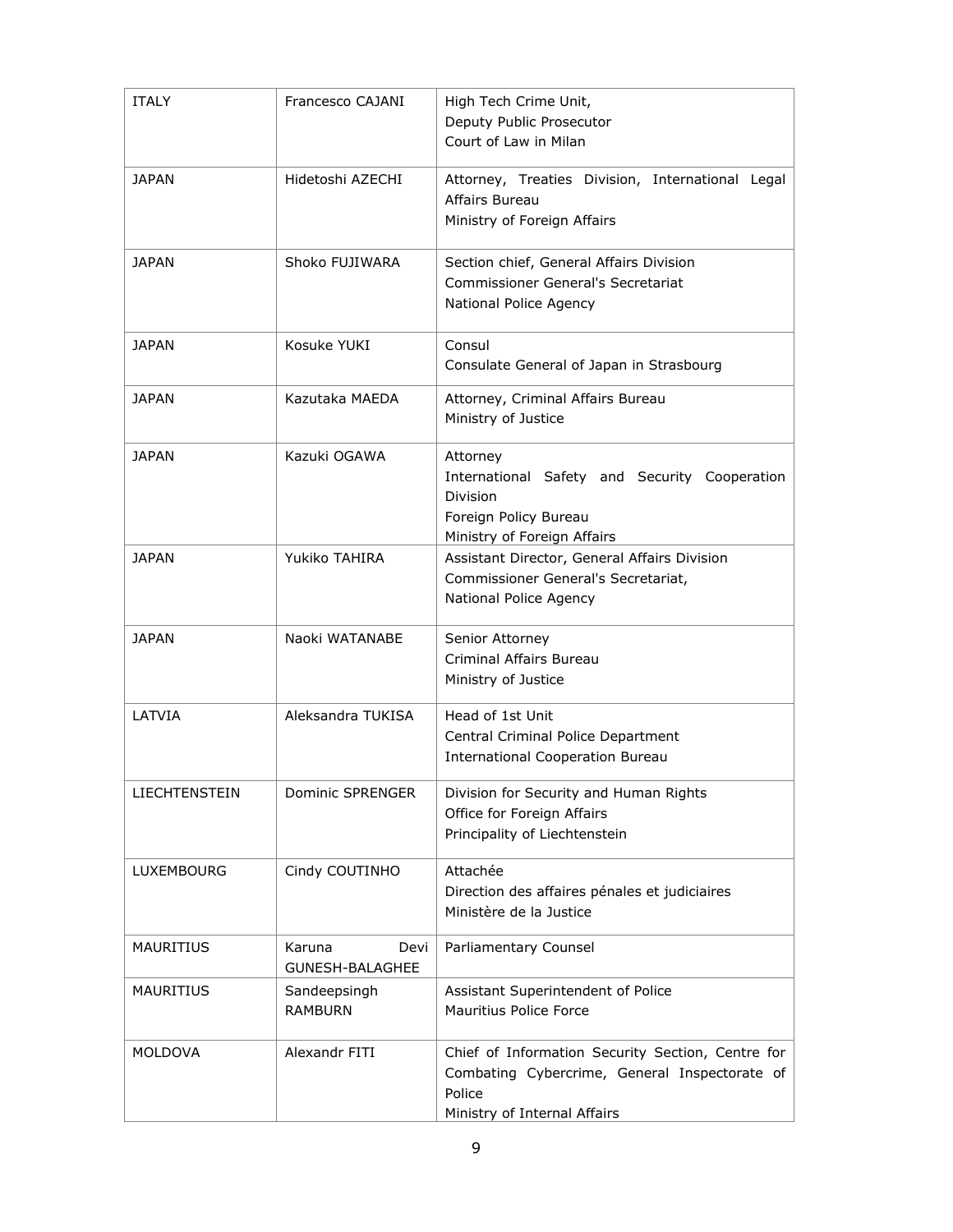| <b>MOLDOVA</b>     | Veaceslav SOLTAN                      | Prosecutor<br>Chief of Department on Information Technology<br>and Cybercrime Investigation<br>General Prosecutor Office                                                        |
|--------------------|---------------------------------------|---------------------------------------------------------------------------------------------------------------------------------------------------------------------------------|
| <b>MONTENEGRO</b>  | Jakša BACKOVIĆ                        | 24/7 Contact Point<br>Head of Unit for Anti-High Tech Crime<br>Department for the fight against organised crime<br>and corruption<br>Police Directorate<br>Ministry of Interior |
| <b>MONTENEGRO</b>  | Ognjen MITROVIĆ                       | of Division<br>International<br>Judicial<br>Head<br>for<br>Cooperation<br>Ministry of Justice of Montenegro                                                                     |
| <b>MONTENEGRO</b>  | Miloš SOSKIC                          | <b>State Prosecutor</b><br>Higher State Prosecutor office in Podgorica                                                                                                          |
| <b>MOROCCO</b>     | Abderrahman<br>EL.<br><b>LAMTOUNI</b> | Magistrat, Chef de département des affaires<br>pénales spéciale<br>Ministère Public                                                                                             |
| <b>MOROCCO</b>     | Hamza ES SAID                         | Magistrat - chef de section<br>Présidence du ministère public                                                                                                                   |
| <b>MOROCCO</b>     | Abdeljalil TAKI                       | <b>DGST</b><br>Ministère de l'intérieur                                                                                                                                         |
| <b>NETHERLANDS</b> | <b>Bart BOONEN</b>                    | Law Enforcement Department<br>Ministry of Justice and Security                                                                                                                  |
| <b>NETHERLANDS</b> | Luut MOL LOUS                         | Law Enforcement Department<br>Ministry of Justice and Security                                                                                                                  |
| <b>NETHERLANDS</b> | <b>Erik PLANKEN</b>                   | Senior Policy Advisor Cybercrime<br>Law Enforcement Department<br>Ministry of Justice and Security                                                                              |
| <b>NORWAY</b>      | Kristin BILBERG                       | Senior Adviser<br>Department of Crime Prevention<br>Ministry of Justice and Public Security                                                                                     |
| <b>NORWAY</b>      | Eirik<br>Trønnes<br><b>HANSEN</b>     | Prosecutor<br>Kripos                                                                                                                                                            |
| <b>PHILIPPINES</b> | Emmylou FELIMER                       | Third Secretary, Vice Consul<br>Philippine Embassy Paris                                                                                                                        |
| <b>POLAND</b>      | Piotr SIEKIERSKI                      | National Prosecutor's Office                                                                                                                                                    |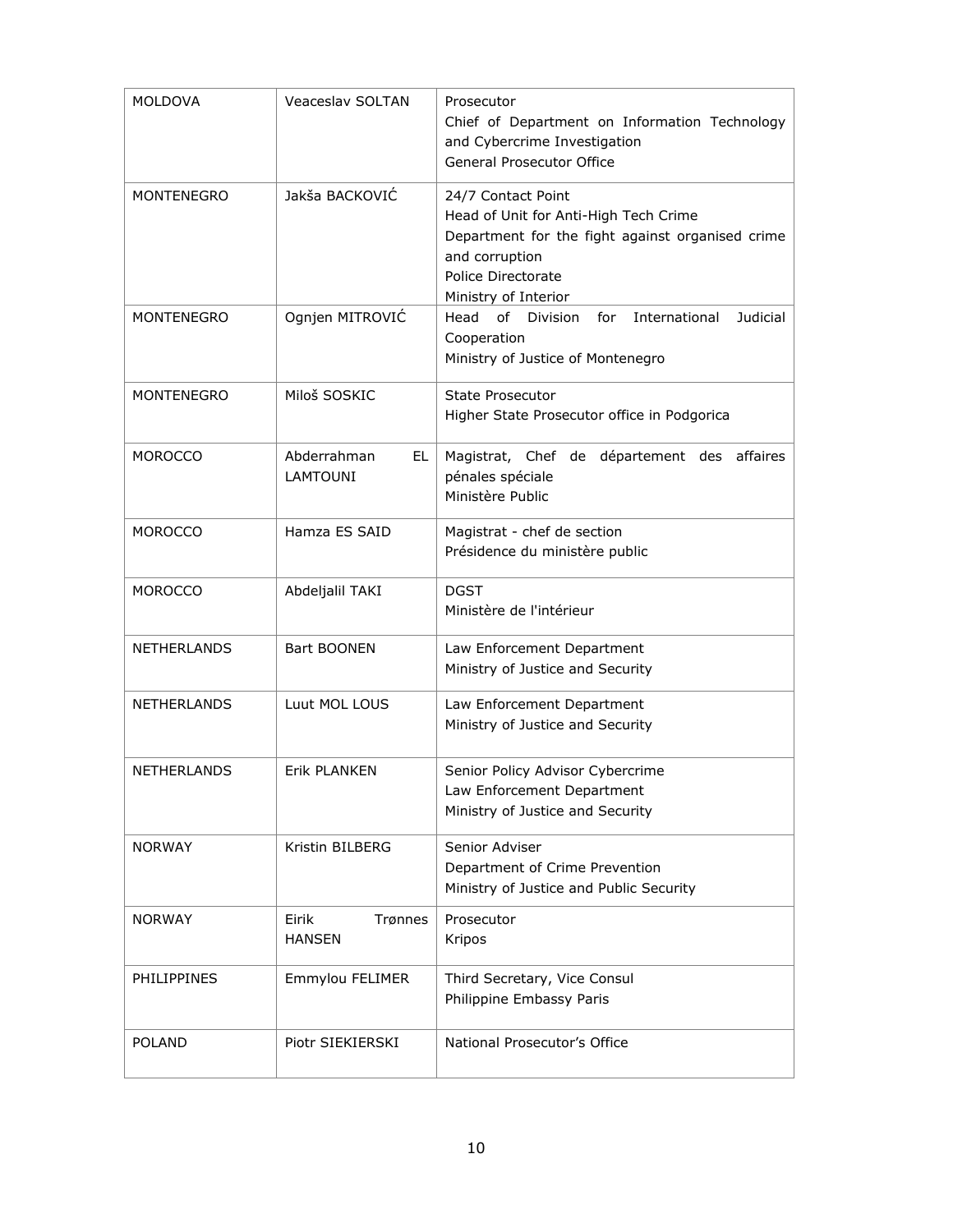| <b>PORTUGAL</b> | Pedro VERDELHO                        | <b>Public Prosecutor</b><br>General Prosecutor's Office of Lisbon                                                                                                       |
|-----------------|---------------------------------------|-------------------------------------------------------------------------------------------------------------------------------------------------------------------------|
| <b>ROMANIA</b>  | Ioana ALBANI                          | Deputy Chief-Prosecutor<br>Directorate for Investigating Organised Crime and<br>Terrorism<br>Prosecutor's Office attached to the High Court of<br>Cassation and Justice |
| ROMANIA         | Cristina SCHULMAN                     | Legal Adviser<br>Directorate<br>International<br>Judicial<br>Law<br>and<br>Cooperation<br>Ministry of Justice                                                           |
| <b>SENEGAL</b>  | Papa GUEYE                            | Chef de la Division spéciale de lutte contre la<br>cybercriminalité<br>Ministère de l'Intérieur de Sénégal                                                              |
| <b>SENEGAL</b>  | Moustapha KA                          | Directeur des droits humains<br>Ministère de la Justice de Sénégal                                                                                                      |
| <b>SENEGAL</b>  | Papa Assane TOURE                     | Magistrat<br>Secrétaire Général Adjoint<br>du Gouvernement<br>Dakar                                                                                                     |
| <b>SERBIA</b>   | Tatjana VASILJEVIC-<br>VELJKOVIC      | Secretary of Criminal Department<br>Republic Public Prosecutor's Office of Serbia                                                                                       |
| <b>SERBIA</b>   | Vladimir VUJIC                        | 24/7 Contact Point<br>Police Inspector<br><b>Cyber Crime Department</b><br>Ministry of Interior                                                                         |
| <b>SLOVAKIA</b> | Jan KRALIK                            | Senior State Counsellor<br><b>International Law Department</b><br>Judicial Cooperation in Criminal Matters Division<br>Ministry of Justice of the Slovak Republic       |
| <b>SLOVENIA</b> | Tomaž JAKSE                           | Senior Criminal Police Inspector - Specialist<br><b>Computer Investigation Centre</b>                                                                                   |
| <b>SPAIN</b>    | Jose DURAN                            | Major<br>Criminal Police Branch<br>Criminal Intelligence Unit - High Tech Crime<br>Group<br>Spanish Guardia Civil                                                       |
| <b>SPAIN</b>    | Eugenia HERNÁNDEZ<br><b>FERNÁNDEZ</b> | Fiscal.<br>Dirección<br>Asesora<br>de<br>-la<br>General<br>de<br>Cooperación Jurídica Internacional<br>y Relaciones con las Confesiones.<br>Ministerio de Justicia      |
| <b>SPAIN</b>    | Antonio LÓPEZ                         | Spanish National Police                                                                                                                                                 |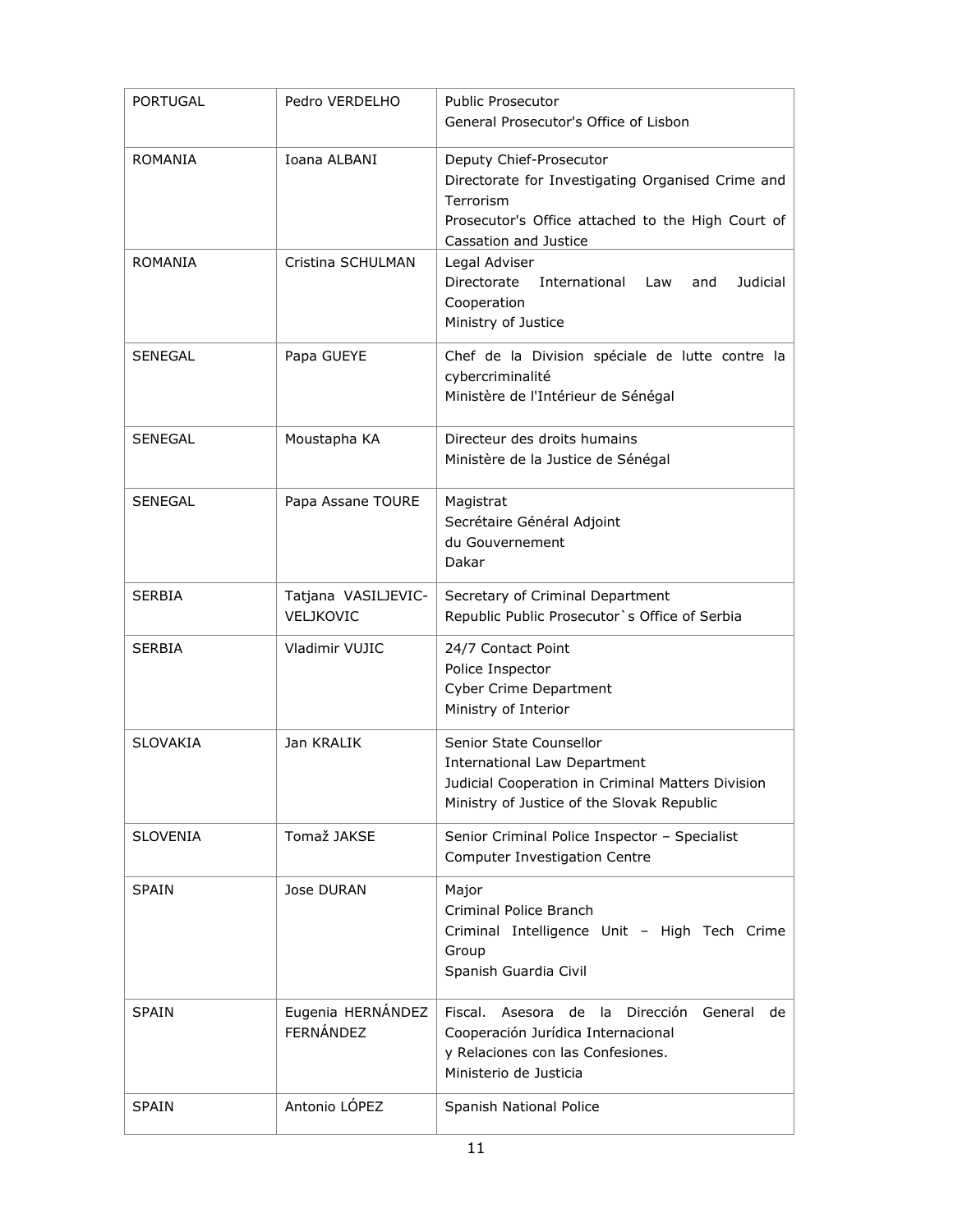| <b>SPAIN</b>                                                                    | Maria Elvira TEJADA<br>DE LA FUENTE                                  | Head<br>Cybercrime Prosecutor's Office<br>General Prosecutor's Office                                                   |
|---------------------------------------------------------------------------------|----------------------------------------------------------------------|-------------------------------------------------------------------------------------------------------------------------|
| SRI LANKA                                                                       | Roshan<br>CHANDRAGUPTHA                                              | Principal Information Security Engineer<br>Sri Lanka CERT                                                               |
| <b>SRI LANKA</b>                                                                | Seneviratne<br><b>DUKGANNA</b><br><b>WALAWWE</b><br>RAVINDRA BANDARA | Senior Deputy Inspector General of Police - Head<br>of NCB<br>Criminal<br>Investigation Department, Sri Lanka<br>Police |
| <b>SRI LANKA</b>                                                                | Jayantha FERNANDO                                                    | Director<br><b>ICTA</b>                                                                                                 |
| SWITZERLAND                                                                     | Andrea CANDRIAN                                                      | Vice Head<br>High Tech Crime and Counter Terrorism Unit<br>Federal Office of Justice                                    |
| <b>FORMER</b><br>"THE<br>YUGOSLAV<br><b>REPUBLIC</b><br><b>OF</b><br>MACEDONIA" | Vladimir<br>MILOSHESKI                                               | <b>Public Prosecutor</b><br>Basic Public Prosecutor's Office in Skopje                                                  |
| "THE<br><b>FORMER</b><br>YUGOSLAV<br><b>REPUBLIC</b><br>OF<br>MACEDONIA"        | Marjan STOILKOVSKI                                                   | Head of the Sector for Computer Crime and Digital<br>Forensics                                                          |
| "THE<br><b>FORMER</b><br>YUGOSLAV<br><b>REPUBLIC</b><br>OF<br>MACEDONIA"        | Ivana TRAJCHEVA                                                      | <b>Public Prosecutor</b><br>Basic Public Prosecutor's Office for Prosecuting<br>Organised Crime and Corruption          |
| TONGA                                                                           | Aminiasi KEFU                                                        | Acting Attorney General and Director of Public<br>Prosecution                                                           |
| <b>TONGA</b>                                                                    | Kalisi TOHIFOLAU                                                     | Acting Deputy Commissioner<br>Tonga Police                                                                              |
| <b>TONGA</b>                                                                    | Siosaia VAIPUNA                                                      | Director<br>Tonga CERT                                                                                                  |
| <b>TURKEY</b>                                                                   | Kadir BAĞCI                                                          | Judge<br><b>General Directorate of Criminal Affairs</b><br>Ministry of Justice                                          |
| <b>TURKEY</b>                                                                   | Bayram ERDAS                                                         | Rapporteur Judge<br>Ministry of Justice                                                                                 |
| <b>TURKEY</b>                                                                   | Gunseli GUVEN                                                        | Permanent Representation, Strasbourg                                                                                    |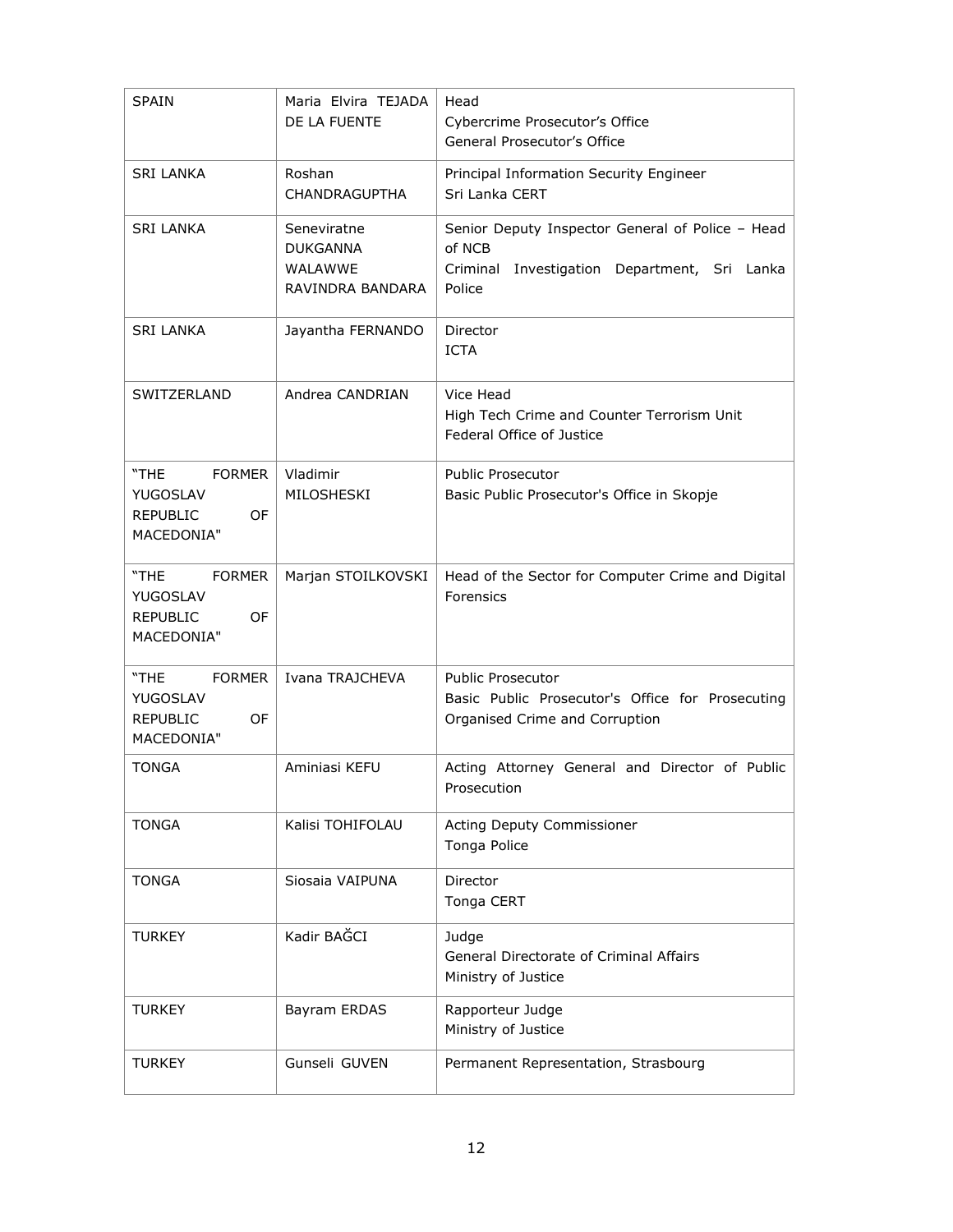| <b>UKRAINE</b>        | Oleksandr<br><b>HRYNCHAK</b> | First Deputy Chief<br><b>Cyber Police Department</b><br>National Police of Ukraine                                                  |
|-----------------------|------------------------------|-------------------------------------------------------------------------------------------------------------------------------------|
| <b>UKRAINE</b>        | Oleksii TKACHENKO            | <b>International Relations Officer</b><br><b>Cyber Department</b><br><b>Security Service</b>                                        |
| <b>UNITED KINGDOM</b> | Daniel GRUBB                 | <b>Cyber Crime Policy</b><br>Home Office                                                                                            |
| <b>UNITED KINGDOM</b> | Veronique READ               | Policy Advisor, International Criminality Unit<br><b>International Directorate</b><br>International and Immigration Policy Group    |
| <b>USA</b>            | Albert C. REES JR.           | Senior Counsel, International Programs<br>Computer Crime & Intellectual Property Section<br>United States Department of Justice     |
| <b>USA</b>            | Aaron COOPER                 | Senior Counsel,<br>Computer Crime & Intellectual Property Section<br>United States Department of Justice                            |
| <b>USA</b>            | Kenneth HARRIS               | Senior Counselor for the European Union,<br>Office of International Affairs<br>United States Department of Justice                  |
| <b>USA</b>            | Erica O'NEIL                 | Assistant Deputy Chief for Computer Crime,<br>Computer Crime & Intellectual Property Section<br>United States Department of Justice |
| <b>USA</b>            | <b>Thomas DOUGHERTY</b>      | SE Asia Regional Legal Advisor for Cybercrime<br>U.S. Department of Justice                                                         |

#### **Observer States**

| <b>COUNTRY</b> | <b>NAME</b>                         | <b>INSTITUTION</b>                                                                         |
|----------------|-------------------------------------|--------------------------------------------------------------------------------------------|
| COLOMBIA       | Marcela<br>ORDONEZ<br>FERNANDEZ     | Minister Plenipotentiary<br>Coordinator of Crime Prevention<br>Ministry of Foreign Affairs |
| <b>GHANA</b>   | Kwabena<br>ADU-<br><b>BOAHENE</b>   | Director<br>Bureau of National Communications                                              |
| <b>GHANA</b>   | Albert<br>ANTWI-<br><b>BOASIAKO</b> | National Cyber Security Policy and<br>Strategy<br>Advisor<br>Ministry of Communications    |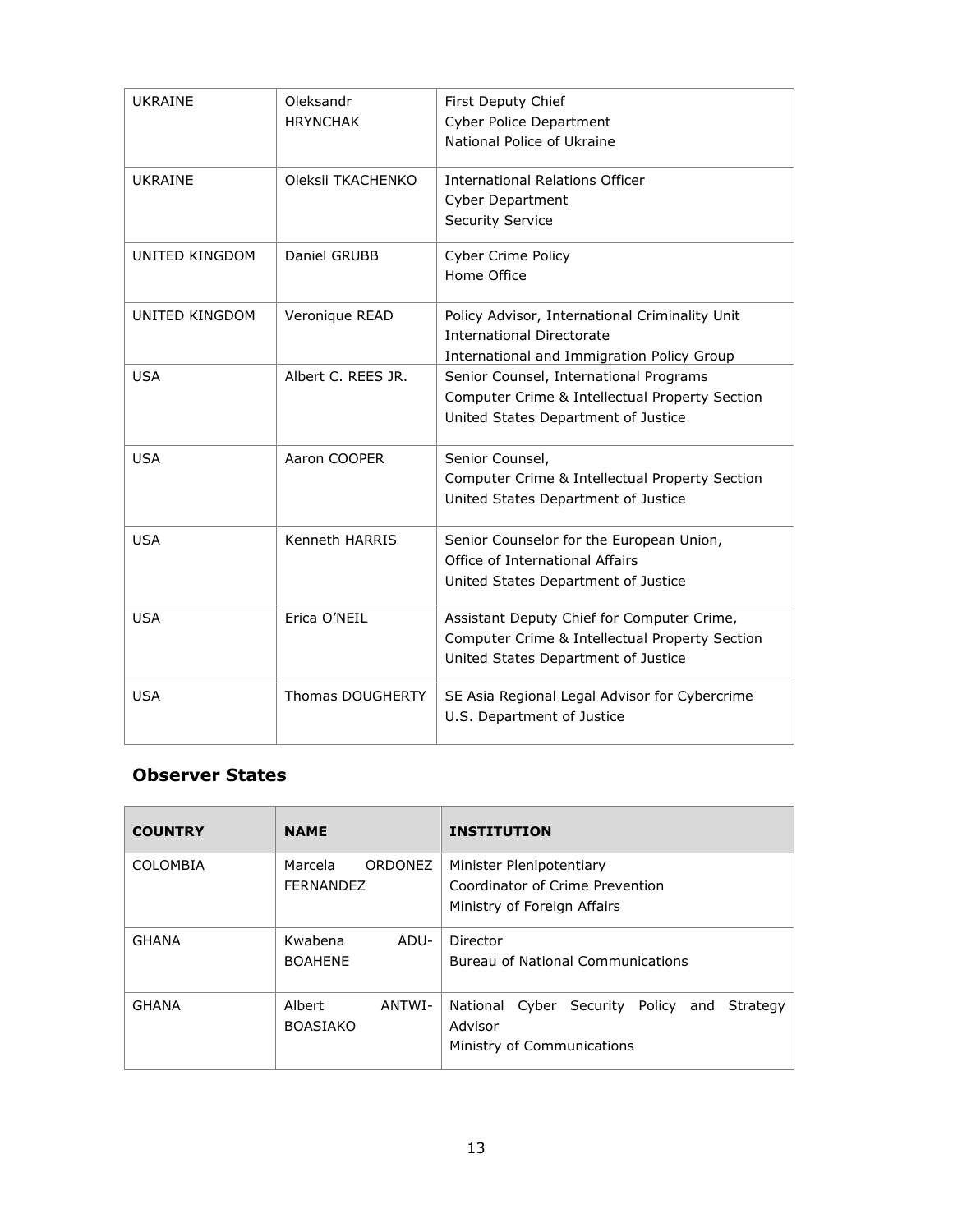| <b>GHANA</b>    | <b>ATAKORA</b><br>Yvonne                    | Director of Public Prosecutions                                                                                                                                    |
|-----------------|---------------------------------------------|--------------------------------------------------------------------------------------------------------------------------------------------------------------------|
|                 | <b>OBUOBISA</b>                             | Attorney-General's Department                                                                                                                                      |
|                 |                                             | <b>Prosecutions Division</b>                                                                                                                                       |
| <b>GHANA</b>    | Hon Samuel Nartey<br><b>GEORGE</b>          | Member of Parliament                                                                                                                                               |
| <b>GHANA</b>    | Andrew Kofi MERCER                          | Member of Parliament                                                                                                                                               |
| <b>IRELAND</b>  | Fiachra BYRNE                               | Administrative Officer<br>Drugs and Organised Crime<br>Crime and Security Directorate<br>Department of Justice and Equality                                        |
| MEXICO          | Samuel<br><b>AGUILAR</b><br><b>RESÉNDIZ</b> | Chef du Département de l'Unité de recherches<br>cybernétique et des opérations technologiques<br>Procuraduría General de la República (Ministrer de<br>la Justice) |
| MEXICO          | <b>OÑATE</b><br>Santiago<br><b>LABORDE</b>  | Observateur Permanent<br>Permanent Representation of Mexico to the<br>Council of Europe                                                                            |
| <b>NIGERIA</b>  | Umaru<br>Etsu<br><b>MOHAMMED</b>            | Director Public Prosecutions of the Federation<br>(DPPF)<br>Federal Ministry of Justice                                                                            |
| NIGERIA         | Ehi<br>Sandra<br>Ama<br><b>OHIEN</b>        | Senior State Counsel, CCPU                                                                                                                                         |
| NIGERIA         | Terlumun<br>George-<br>Maria TYENDEZWA      | Head, CCPU<br>Ministère Public                                                                                                                                     |
| <b>PARAGUAY</b> | Maria Soledad VIDAL<br><b>MACHUCA</b>       | Deputy Attorney General of Cybercrime<br>Ministerio Público Fiscal                                                                                                 |
| <b>RUSSIA</b>   | Anton MARKOVSKIY                            | Deputy to the Permanent Representative of the<br>Russian Federation to the Council of Europe<br>Permanent Representation                                           |
| <b>RUSSIA</b>   | Ernest CHERNUKHIN                           | Head of Division, Department of New Threats and<br>Challenges<br>Ministry of Foreign Affairs of the<br>Russian<br>Federation                                       |
| <b>RUSSIA</b>   | Ekaterina LAPIKHINA                         | Counsellor, Legal Department<br>Ministry of Foreign Affairs of the Russian<br>Federation                                                                           |
| <b>RUSSIA</b>   | Vadim SMEKHOV                               | Chief<br>Investigaor-Forensic<br>Expert,<br>Senior<br>Directorate of Forensics<br>Investigative<br>Committee<br>the<br>оf<br>Russian<br>Federation                 |
| <b>TUNISIA</b>  | Béchir BEN HASSEN                           | Commissaire Général<br>Ministère de l'Intérieur                                                                                                                    |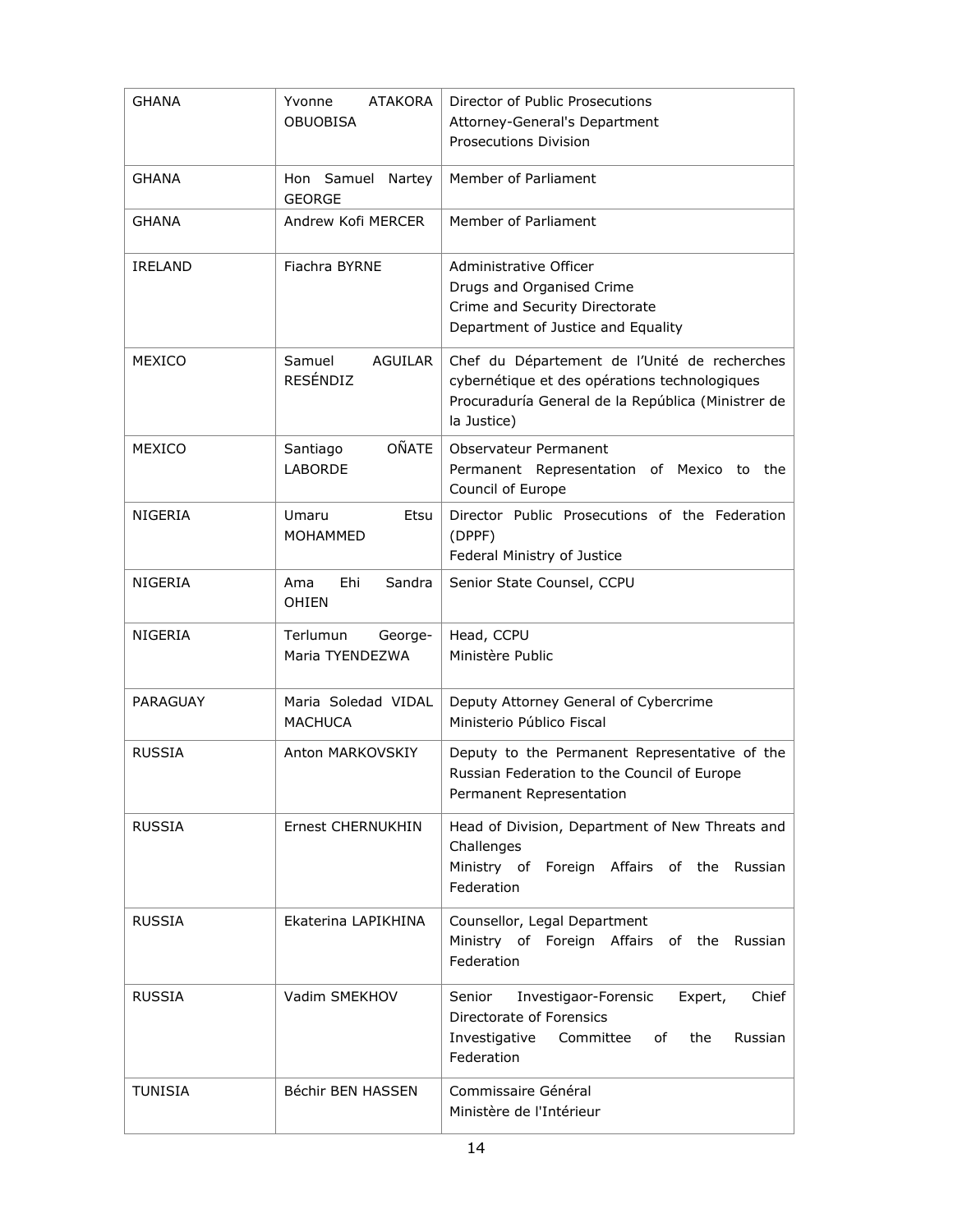| TUNISIA | Mohamed MESSAI | Conseiller à la Cour d'Appel de Tunis<br>Ministère de l'Intérieur  |
|---------|----------------|--------------------------------------------------------------------|
| TUNISIA | Salma ABIDA    | Chargée de mission auprès du cabinet du<br>Ministère de la Justice |

# **Observer Organisations**

| <b>ORGANISATION</b>                                                  | <b>NAME</b>                              | <b>POSITION</b>                                                                                                                                   |
|----------------------------------------------------------------------|------------------------------------------|---------------------------------------------------------------------------------------------------------------------------------------------------|
| EUROPEAN UNION<br>DG HOME                                            | Cesar<br><b>ALONSO</b><br><b>IRIARTE</b> | Unit D.4: Cybercrime DG Home Affairs and<br>Migration<br>European Commission                                                                      |
| EUROPEAN UNION<br>DG HOME                                            | Toma MILIESKAITE                         | Legal Officer<br>Unit JUST.DDG.B.2 - Procedural criminal law<br>European Commission                                                               |
| EUROPEAN UNION<br>EU Delegation to<br>Council<br>of<br>the<br>Europe | Per IBOLD                                | Legal Counsellor                                                                                                                                  |
| <b>EUROPEAN UNION</b><br><b>ENISA</b>                                | <b>Andreas MITRAKAS</b>                  | Head of Data Security and Standardisation Unit<br>(COD2)<br>European Union Agency for<br>Network & Information Security (ENISA)<br>European Union |
| EUROPEAN UNION<br><b>EUROJUST</b>                                    | Daniela BURUIANA                         | Chair of the Task Force<br>on cybercrime<br>National member for Romania                                                                           |
| EUROPEAN UNION<br><b>EUROPEAN</b><br>COUNCIL                         | Monika KOPCHEVA                          | Political Administrator<br>General Secretariat<br>DG D 2C<br>Justice and Home Affairs<br>Council of the European Union                            |
| EUROPEAN UNION<br><b>EUROPEAN</b><br><b>COUNCIL</b>                  | Christina<br><b>STROMHOLM</b>            | Political Administrator<br>Council of the European Union                                                                                          |
| <b>INTERPOL</b>                                                      | James TAN                                | Head of ASEAN Cyber Capability                                                                                                                    |
| OSCE                                                                 | Rasa OSTRAUSKAITE                        | Director, Transnational Threats Department<br>Organization for Security and<br>Co-Operation in Europe (OSCE)                                      |
| <b>UNODC</b>                                                         | Malin OESTEVIK                           | Cybercrime and Anti-Money Laundering Dept<br>Associate<br>United Nations Office on Drugs and Crime<br>(UNODC)                                     |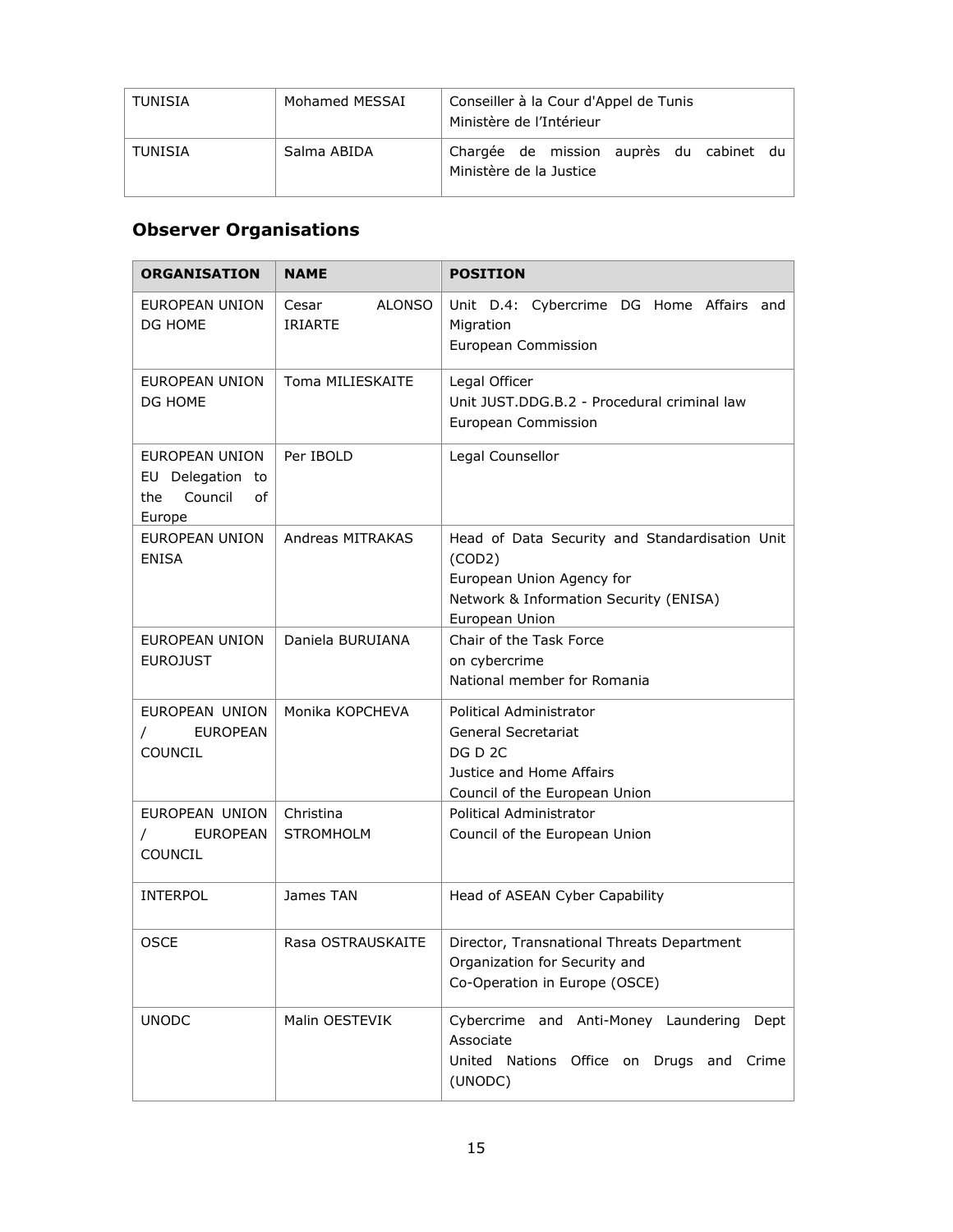# **Council of Europe experts**

| <b>ORGANISATION</b> | <b>NAME</b> | <b>POSITION</b> |
|---------------------|-------------|-----------------|
| CONSULTANT          | Betty SHAVE | Consultant      |

# **Council of Europe Committees**

| <b>COMMITTEES</b>                                                                                                                                                      | <b>NAME</b>      | <b>POSITION</b>                                                                                                            |
|------------------------------------------------------------------------------------------------------------------------------------------------------------------------|------------------|----------------------------------------------------------------------------------------------------------------------------|
| PC-OC<br>(COMMITTEE<br>OF<br>EXPERTS ON<br><b>THF</b><br><b>OPERATION</b><br>OF<br><b>EUROPEAN</b><br>CONVENTIONS<br>ON<br>CO-OPERATION<br>IN.<br>CRIMINAL<br>MATTERS) | Gabriela BLAHOVA | Director of the International<br>Department<br>for<br><b>Criminal Matters</b><br>Ministry of Justice of the Czech Republic |
| T-PD<br>(CONSULTATIVE<br><b>COMMITTEE</b><br>OF<br>DATA PROTECTION<br>CONVENTION 108)                                                                                  | Peter KIMPIAN    | Programme Advisor<br>Data Protection Unit<br>Council of Europe                                                             |